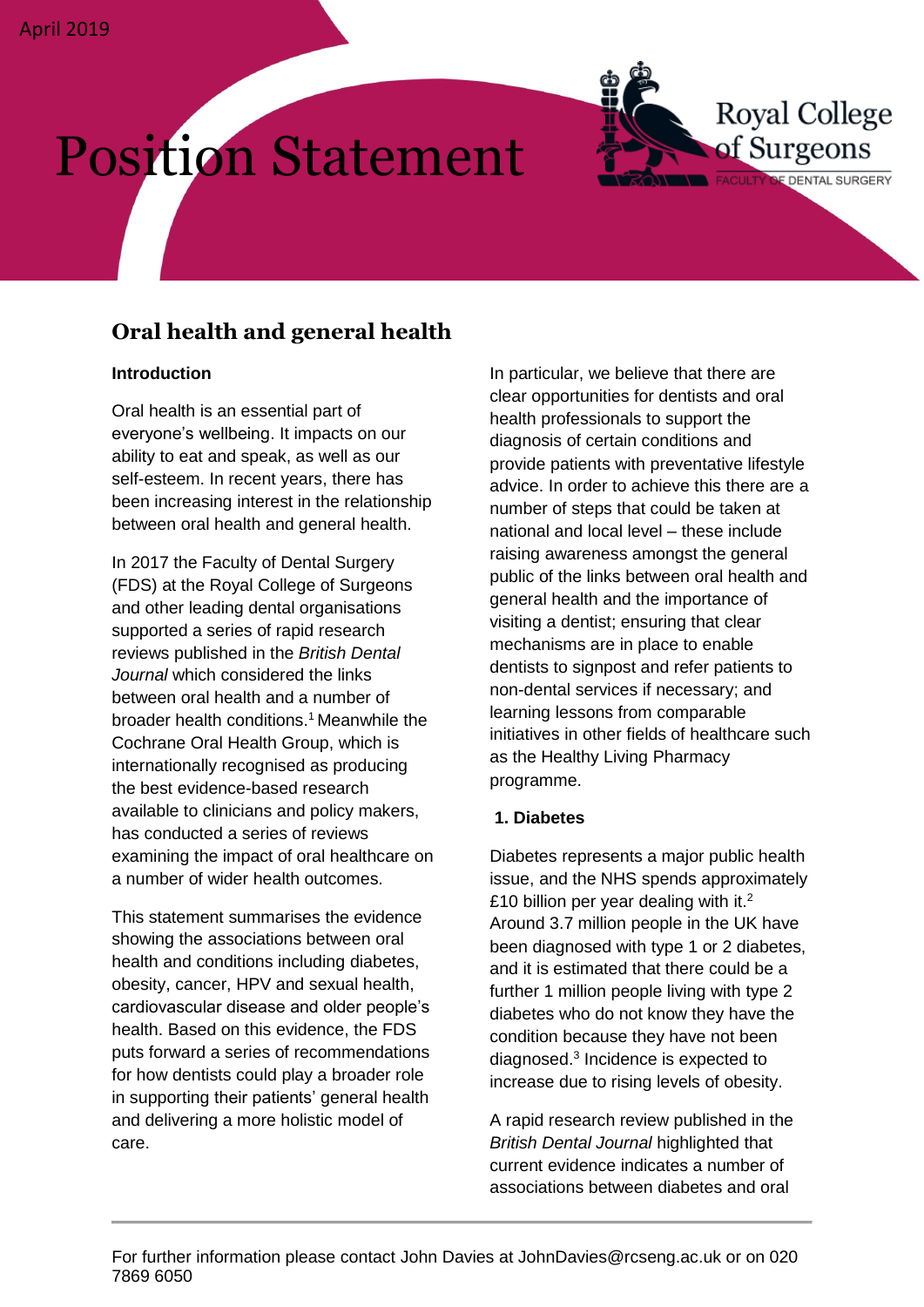diseases, and that diabetes is a recognised risk factor for gum disease.<sup>4</sup> This is supported by systematic research, with some studies suggesting that diabetes increases the risk of gum disease occurring or progressing by 86%.<sup>5</sup> However, more evidence is needed to determine whether gum disease is a factor in the development of diabetes.

Given the impact that diabetes has on oral health, there is potentially scope for oral health professionals to play a role in supporting the diagnosis of diabetes, prospectively using gum disease as an indicator for the condition.

#### **2. Obesity**

Obesity is arguably the biggest long-term health challenge facing the UK today, with the most recent Health Survey for England finding that 29% of adults are obese and a further 36% are overweight. <sup>6</sup> Obesity can lead to a number of serious conditions such as type 2 diabetes, coronary heart disease, stroke and certain types of cancer. Treatment for obesity often involves supporting patients to eat a healthier diet and exercise more.<sup>7</sup>

Studies examining links between obesity and oral disease are very limited, and a clinical link between the two conditions has not been firmly established. For example, a systematic review of causal inference in obesity research published in 2017 found "no evidence for causal relationships between adiposity [being severely overweight] … and periodontitis [gum disease]". 8

However, research does indicate that dental care settings can be effective sites for the provision of healthy lifestyle advice. A Cochrane Oral Health review has found evidence that one-to-one dietary interventions delivered in a dental surgery and similar settings can change behaviour, including around fruit and

vegetable consumption and alcohol intake. It also recommends that more research should be undertaken about the effectiveness of such interventions in different types of dental settings.<sup>9</sup>

This lends support to the suggestion that dentists and oral health professionals are well placed to deliver dietary and lifestyle advice to patients, which can contribute to efforts to combat obesity.

#### **3. Cardiovascular disease**

There is a recognised association between oral disease (particularly chronic gum disease) and cardiovascular diseases, although uncertainty remains over the clinical mechanism which causes this. The link between the two conditions means that dentists and oral health professionals are well positioned to support those at risk of cardiovascular disease, and a rapid review published in the *British Dental Journal* has already made a series of recommendations in this regard.

The review suggested that health professionals involved in the diagnosis and management of oral and cardiovascular diseases should be aware of the associations between the two conditions, and a concerted effort made to ensure that cross-referrals and risk assessments take place across both disciplines. It also proposed that oral health professionals "should provide health promotion advice and signposting for patients presenting with chronic periodontitis [gum disease] in the presence of other cardiovascular disease risk factors such as obesity, diabetes and increased age", for instance by encouraging take up of the NHS Health Check for people aged 40-74. 10

For further information please contact John Davies at JohnDavies@rcseng.ac.uk or on 020 7869 6050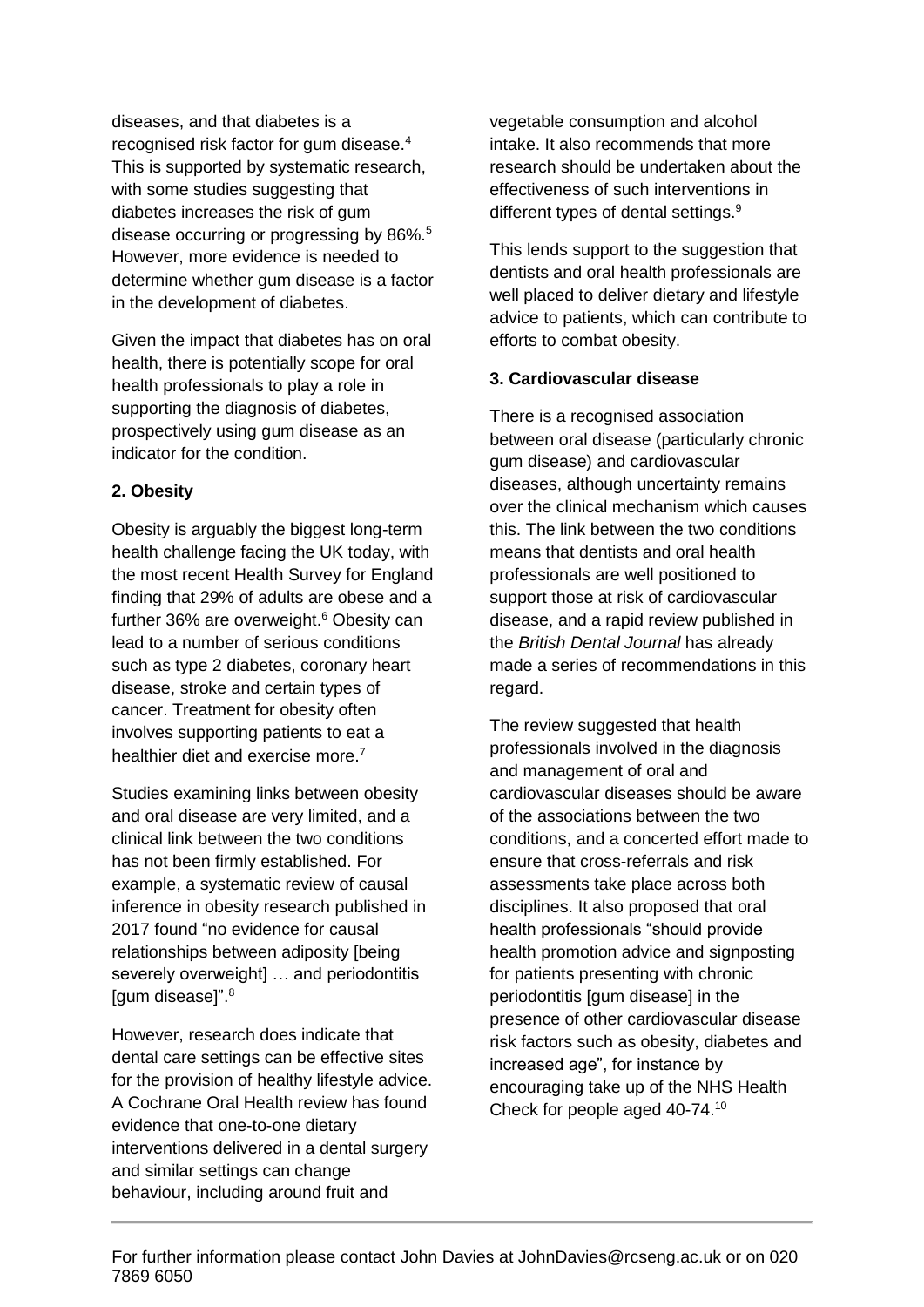#### **4. Cancer**

Head and neck cancers are the eighth most common form of cancer in the UK (and the fourth most common form of cancer amongst UK males). They account for around 3% of all new cancer cases, and incidence rates for head and neck cancers have increased by nearly a third (31%) since the 1990s.<sup>11</sup>

Dentists and oral health professionals play a crucial role in the early detection of mouth cancer. A Cochrane Oral Health review has highlighted that visual inspection of the mouth by a front-line health professional is the most effective method of diagnosing such cancers and successfully detects between 59% and 99% of cases, which is superior to other techniques.<sup>12</sup> In addition, involving oral health professionals in providing wider dietary and lifestyle advice could also support overall efforts to reduce cancer incidence, given the significant role that lifestyle factors are known to play in this.

There is also an association between oral hygiene and head and neck cancer, something that was found to be independent of factors such as alcohol and tobacco consumption in one pooled study drawing on data from 13 different countries. This suggested that improvements in oral hygiene – particularly in terms of brushing daily and taking annual trips to the dentist – may be protective against head and neck cancer, although the extent of the risk reduction is modest.<sup>13</sup>

#### **5. HPV and sexual health**

The human papilloma virus (HPV) is known to increase the risk of some mouth and throat cancers. <sup>14</sup> HPV is commonly

transmitted via sexual routes, so it is important that dentists are able to have sensitive conversations with patients about these issues if the need arises. This has been discussed in a U.S. context in a study in the *Journal of the American Dental Association*, which examined awareness of the connection between HPV and oropharyngeal (throat) cancer amongst American dentists. 15

It is of course important to be realistic about how dentists should approach this. If a patient has presented with oral lesions which can be a sign of infection, it is essential that dentists are trained to discuss this sensitively and answer any questions that patients have appropriately. There may also be a place for dentists to raise HPV as part of a wider conversation about improving oral health and wider wellbeing in this context.

In the UK, teenage girls are routinely offered vaccinations against HPV, and in July 2018 the Department for Health and Social Care announced that a vaccinations programme will also be introduced for boys aged 12-13 in England (similar commitments have been made in Scotland, Wales and Northern Ireland). *The FDS has strongly welcomed this, but has also called for a catch-up programme to be introduced for all boys up to the age of 18.* Furthermore, older cohorts of men will not receive the vaccine, and in some areas take-up amongst girls has historically been low, so there remains a need for oral health professionals to understand the risks posed to their patients by HPV, and be able to manage sensitive conversations with patients about this.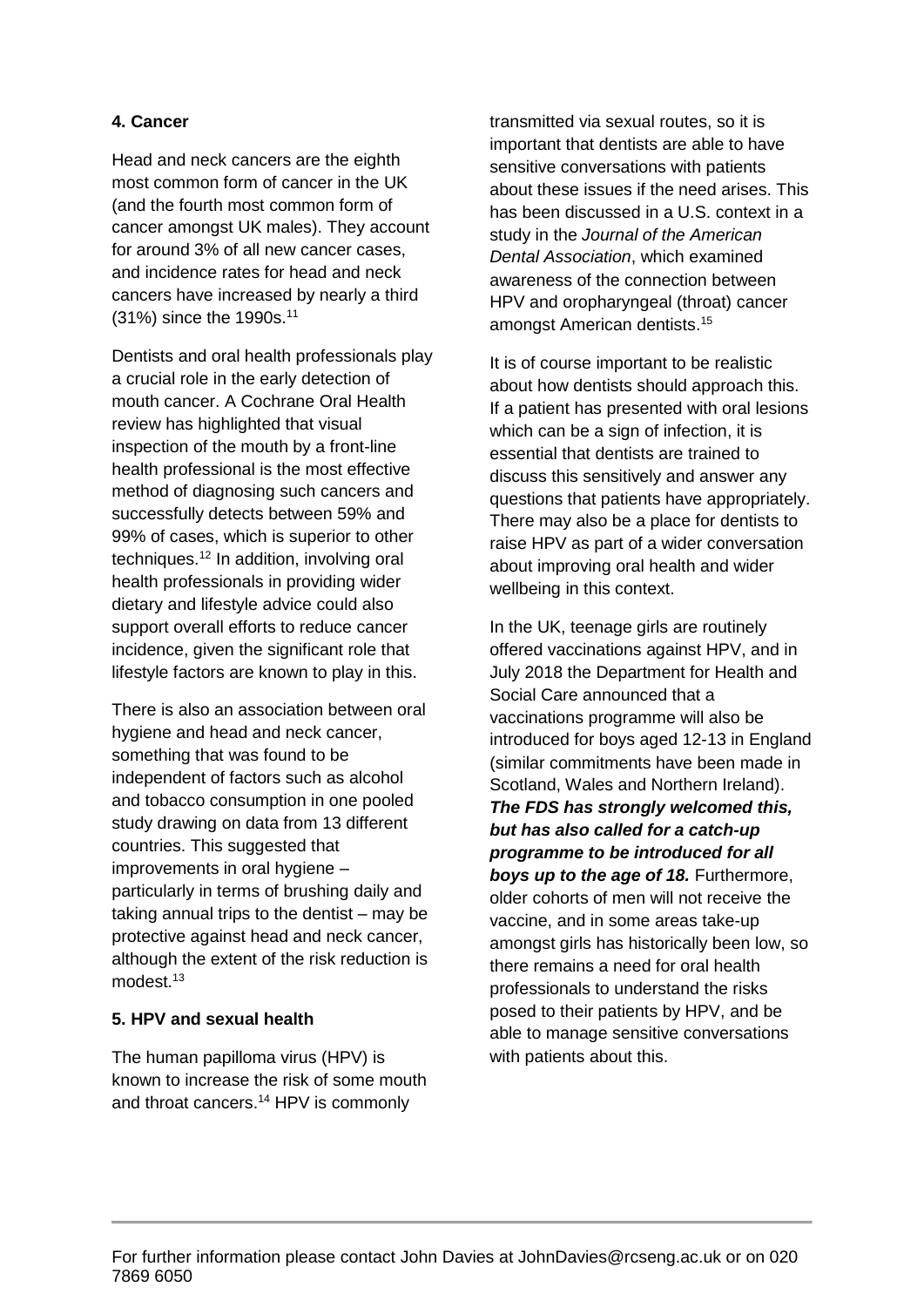#### **6. Older people's health**

Poor oral health has been described as "a new geriatric giant in frail older people", deserving urgent attention from scientists, health care professionals and policymakers. 16

In its 2017 report on *Improving Older People's Oral Health*, the FDS estimated that 1.8 million people aged 65 years and over in England, Wales and Northern Ireland could have an urgent dental condition such as dental pain, oral sepsis or extensive untreated decay. Moreover, by 2040 this number could increase by over 50% to more than 2.7 million due to population growth alone.

The report also highlighted that poor oral health can impact on older people's wider health, and has been linked to conditions such as malnutrition and aspiration pneumonia. <sup>17</sup> Other studies have reinforced this. A *British Dental Journal* rapid review has suggested that oral hygiene habits can have an impact on the incidence and outcomes of lung diseases, particularly pneumonia, amongst frail populations living in community care facilities or staying in hospital.<sup>18</sup> Separately, a Cochrane Oral Health review has found high quality evidence that oral hygiene care for critically ill patients receiving mechanical ventilation can reduce the risk of ventilatorassociated pneumonia from 24% to 18% if chlorhexidine mouth rinse or gel is used as part of treatment.<sup>19</sup>

The link between oral health and dementia is also an emerging area of interest for researchers, although a *British Dental Journal* rapid review has highlighted that at present evidence around this is weak as there are still only a limited number of studies examining the issue. There are also specific challenges to conducting research in this area – for example, there

#### **International perspectives on the role of dentists and oral health professionals**

A broader role for dentists and oral health professionals has already been proposed in a number of other countries.

In a U.S. context, *Oral Health in America: A Report of the Surgeon General* was published in 2000 which emphasised the significant link between oral health and general health and wellbeing, and identified opportunities for the dental profession to support the nation's overall health.<sup>22</sup>

More recently, a 2017 article in the *Journal of Dental Education* suggested that in the U.S. the combination of an ageing population, rising numbers of older patients who are retaining their natural teeth and the increasing prevalence of non-communicable diseases in which gum disease has been identified as a factor presents an opportunity for oral health providers to broaden the scope of traditional dental practice. In particular, the authors called for dentists to play a role in screening for medical conditions that are directly affected by oral disease, and for more emphasis to be placed on prevention that focuses on lifestyle behaviours.<sup>23</sup>

Separately, the common causes that poor oral health shares with chronic diseases including obesity, diabetes and cardiovascular disease has been noted in the *Annals of the Royal Australasian College of Dental Surgeons*, which suggested that undertaking risk assessments for systemic diseases in a dental setting can promote better overall health for patients. 24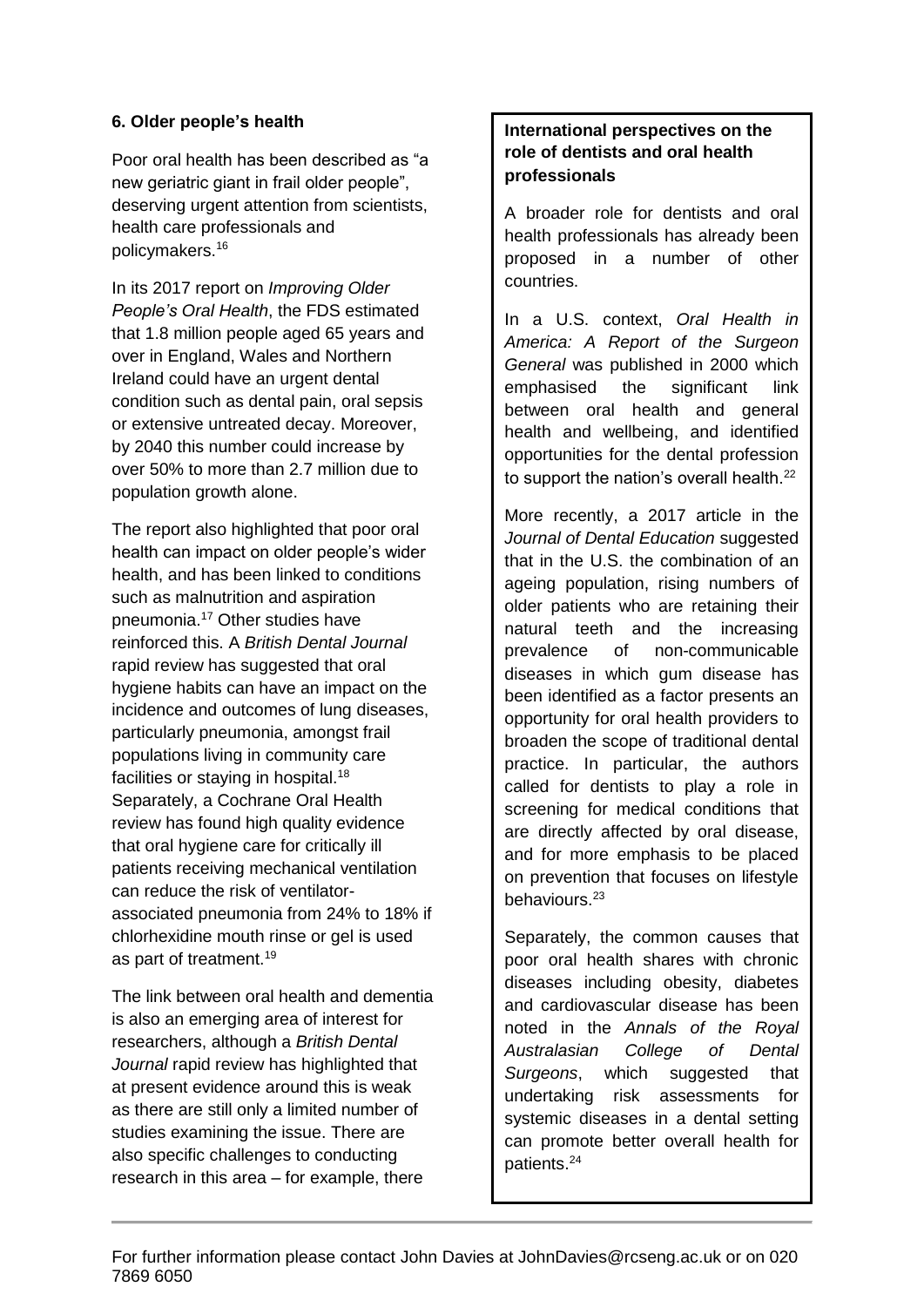are believed to be different pathological mechanisms for various types of dementia, each of which may have different relationships to oral disease. However, the review does highlight that daily oral care is vital regardless of whether or not someone has experienced dementia or cognitive decline, so it is essential to ensure older people receive support with this.<sup>20</sup> Other studies have examined some of the practical issues around providing oral care to those with dementia, such as the need for well tested tools to enable the diagnosis of pain in the mouth, jaw and facial region (so-called "orofacial" pain) for patients who have difficulty communicating.<sup>21</sup>

*The FDS has proposed a number of actions to improve older people's oral health. We have recommended that all health and social care professionals who work regularly with older people should receive training in oral care, including the importance of ensuring that care home residents and hospital patients are supported to maintain a regular mouth care regime. Access to dental services also needs to be improved for older people, including those living in care homes, and UK's health and care regulators should assess standards of oral care in their inspections of care homes and hospitals.*

#### **7. Other conditions**

There are a number of other conditions where links to oral health have been proposed.

Pregnancy outcomes are one such area. Gum health is known to worsen during pregnancy, and some research has suggested that adverse pregnancy outcomes could be reduced through treatment for gum disease. This has been examined through a Cochrane Oral Health

### **Case Study: Healthy Living Dentistry**

Greater Manchester are implementing a new Healthy Living Dentistry model in their dental practices. This focuses on improving the health and wellbeing of the local population and reducing health inequalities through the provision of inclusive, holistic high quality care in general dental practice.

Practices which participate in the scheme nominate an "oral health lead" and at least one "dental champion" who are responsible for leading the practice's wider health work (Health Education England provides them with training on how to approach this).

Practices are accredited as part of the programme once they meet a number of "Level 1" requirements, including promoting public health campaigns such as *Stoptober*, *Dry January* and *National Smile Month*, and providing very brief advice to patients about risks to their oral and general health. They can then progress to "Level 2" by taking further actions such as implementing a dementia-friendly dentistry toolkit. "Advanced" status can also be achieved by meeting additional requirements, such as having conversations with patients to raise awareness around key health issues including long-term conditions, alcohol, smoking, oral health assessments, oral screening and a *Baby Teeth Do Matter* campaign.

Although dental practices participating in the scheme do not receive any additional funding, the resources that enable them to do so are provided for free by Health Education England, and the model is now being built into wider commissioning in Greater Manchester.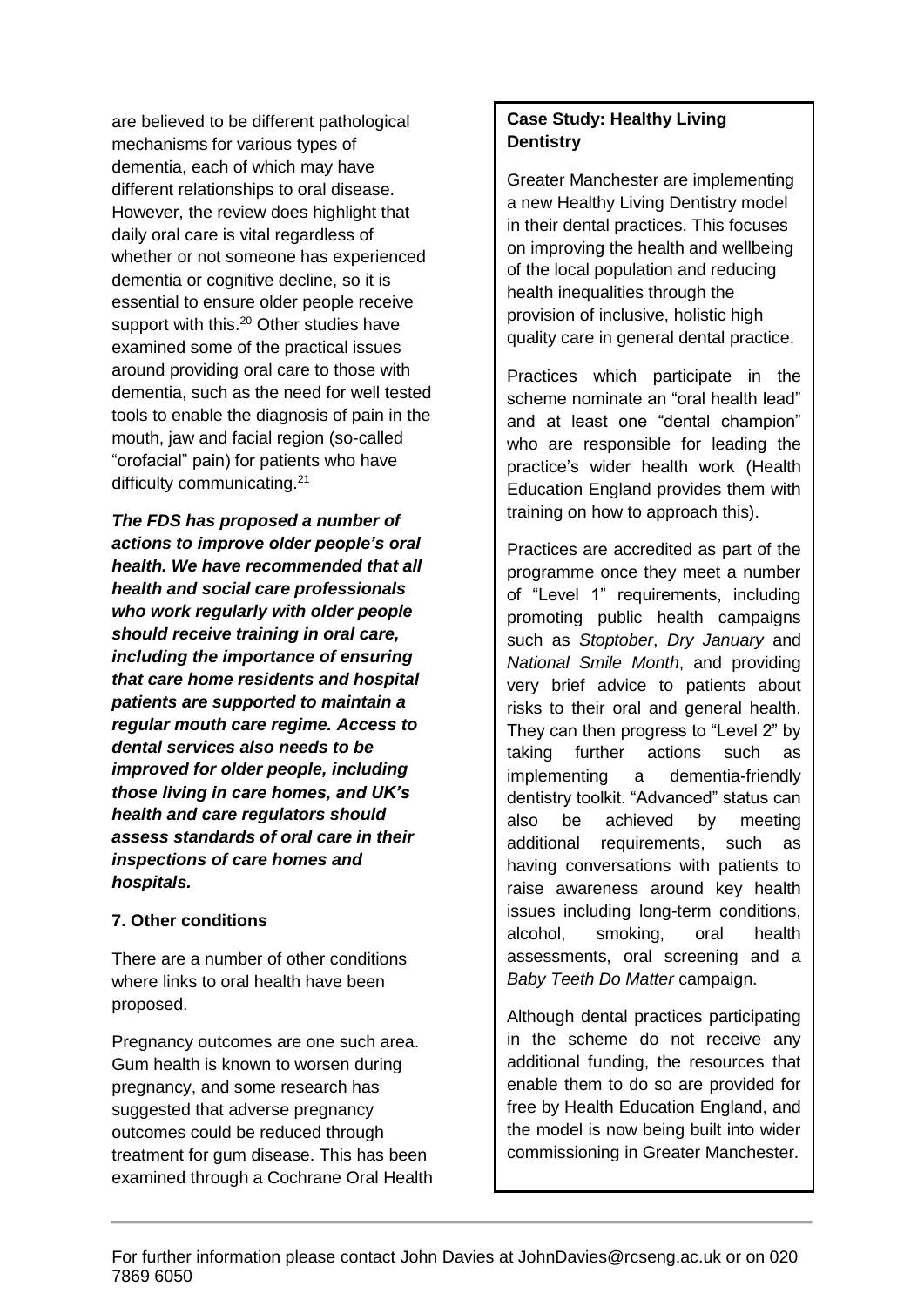review, which has found some evidence that treating gum disease may reduce the incidence of low birth weight (i.e. the number of babies born under 2500g), although the certainty of this finding is limited and more research is needed to develop our understanding.<sup>25</sup>

Separately, research has also suggested that a "strong interaction exists between oral health and mental health", and argued that those experiencing mental health problems are often at greater risk of poor oral health. This is due to a combination of poor oral hygiene, unhealthy lifestyles and barriers to accessing dental care, all of which can be exacerbated by a mental health problem. Closer collaboration between mental health clinicians and dentists has been identified as one way of tackling barriers to care encountered by those experiencing a mental health problem, examples of which include the "Dental as anything" outreach programme in Australia.<sup>26</sup>

Tooth wear is one increasingly common oral health problem which has recognised links to mental health. Tooth wear can result in sharp and sensitive teeth which may look shorter on smiling and lead to self-consciousness for many patients – even speaking or chewing can become difficult and patients often experience jaw and muscle discomfort. "Attritional" tooth wear can be a problem for patients who are highly stressed, or who use certain medications or recreational drugs, as they will often grind or clench their teeth more than usual. Meanwhile, "erosive" tooth wear is frequently observed in patients with a history of eating disorders such as anorexia nervosa or bulimia nervosa, as their teeth will be regularly exposed to stomach acid if self-induced vomiting is used as a weight management strategy. Consequently, oral health professionals may be amongst the first healthcare

providers to be able to identify that a patient has an eating disorder.<sup>27</sup>

Lastly, it is important to recognise the specific impact that oral health has on general health for children. Tooth decay is the most common childhood disease and may present significant wider health risks for children, as well as a variety of negative psycho-social impacts. A comprehensive review has highlighted the potential for children with early childhood tooth decay to have impaired growth and development as a result of poor nutrition, iron deficiency anaemia and chronic infection. In addition, concerns have been raised that tooth decay could impact on children's school performance due to painrelated disturbances in sleeping, mood and attention.<sup>28</sup>

It has been suggested that oral health professionals are ideally placed to monitor a child's overall growth and development, alongside their oral health. As part of comprehensive and proactive care, oral health professionals can help to identify and refer children who are below or above a healthy weight to appropriate services. $29$ 

#### **Policy recommendations**

A number of current policy initiatives are set to shape the direction of the oral health profession for years to come. These include the *NHS Long Term Plan* (which has placed a major emphasis on the importance of preventing ill health and includes commitments around improving the oral health of children, older people and those with learning disabilities) as well as Health Education England's *Advancing Dental Care* review, which is examining how the education and training of oral health professionals needs to change to meet future need. In addition, the Government has also said it will publish a new Green Paper on Prevention this year,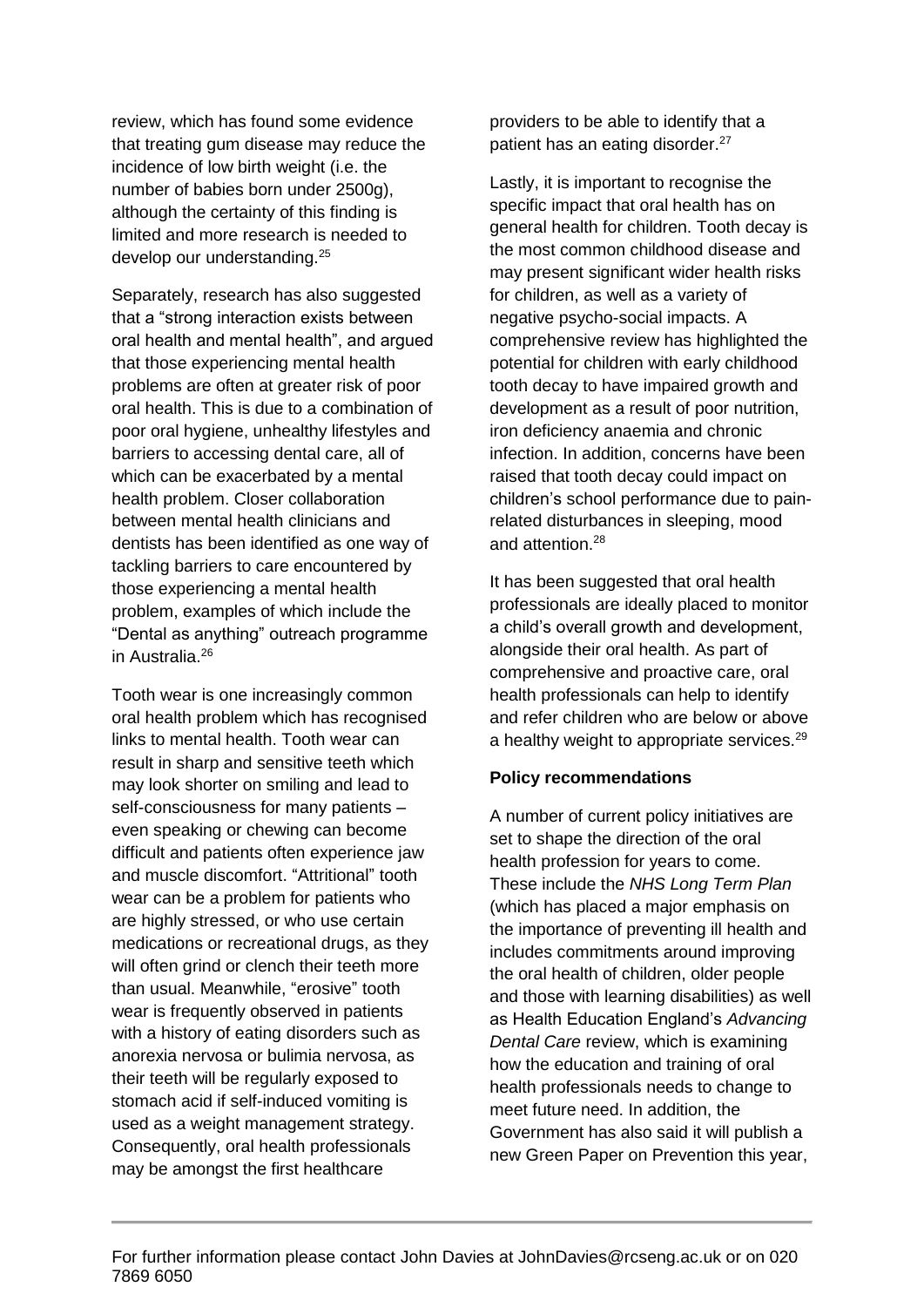which provides a further opportunity to set out its plans for improving oral health.

In this context there is an opportunity to reflect on what dentistry is for and how oral health professionals can provide the best possible care for their patients. The evidence review presented here suggests that they could potentially play a broader role in supporting patients' general health, both by helping to diagnose certain wider health problems and by providing healthy lifestyle advice.

Dentists and oral health professionals are well positioned to engage in this sort of activity. Figures from NHS Digital indicate that over half (50.4%) of adults in England were seen by an NHS dentist in the 24 months to 31 December 2018. <sup>30</sup> Given that oral health professionals always inspect a patient's mouth in the course of treatment, this provides a unique opportunity to monitor how a patient's health is changing on an ongoing basis.

Community pharmacies provide a model that dentistry can potentially follow in this regard. In 2009 the concept of "Healthy Living Pharmacies" was developed in Portsmouth, which extended the scope of pharmacies' work beyond the safe supply of medicines to the provision of self-care advice to patients and healthy lifestyle interventions. The Healthy Living Pharmacies programme sought to build on pharmacies' existing strengths, including their extensive patient reach, and has subsequently been rolled out nationwide with the initiative now being led by Public Health England. Healthy Living Pharmacies appoint a "Health Champion" who receives training to identify local health issues that the pharmacy can help address, $31$  and the scheme is also underpinned by a tiered commissioning framework which promotes workforce development, engagement with the local

community and ensuring that the pharmacies' premises are fit for purpose.<sup>32</sup>

There have already been local initiatives which apply the principles of the Healthy Living Pharmacy programme to dentistry. In Greater Manchester, a Healthy Living Dentistry programme has been established which utilises dentists and oral health professionals in the delivery of wider public health objectives – this is discussed in detail in the case study box, and the FDS believes there is a strong case for adopting this sort of model nationwide. 33

Overall, in order to maximise the impact that dentists and oral health professionals can have in supporting their patients' general health, the FDS recommends that:

- Oral health should be one of the issues addressed in the Government's upcoming Green Paper on Prevention.
- All healthcare professionals should cover the links between oral health and general health as part of their initial training and continuing professional development, so that this is understood across different disciplines.
- National and local public health campaigns should always utilise dentists in the delivery of health and lifestyle advice. Awareness should also be raised amongst the general public about the links between oral health and general health, and particularly the importance of seeing a dentist on a regular basis.
- Initiatives to diagnose diabetes and cardiovascular disease, as well as other conditions such as child obesity and eating disorders, should engage dentists and oral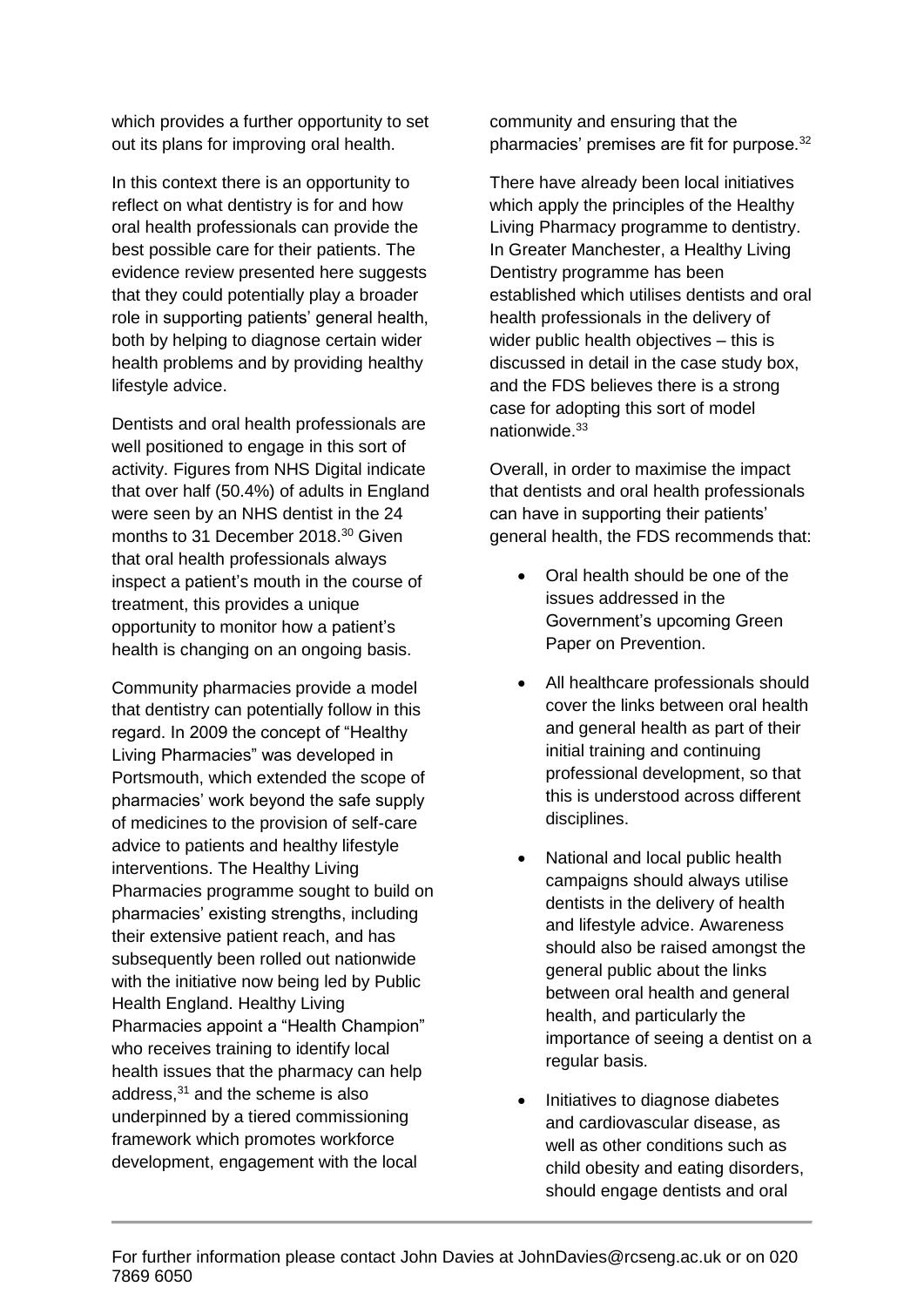health professionals wherever possible.

- To support this it is important to ensure that there are clear mechanisms in place locally to enable dentists and oral health professionals to signpost and refer patients to non-dental services (including general practice, weight management services and mental health services). Where these are not in place there should be local action to address this.
- The Healthy Living Dentistry programme, which has already been established in Greater Manchester, should be rolled out nationally, with lessons learned from the successful Healthy Living Pharmacy scheme.
- Concerted action is needed to improve oral care and access to dental services for older people, including those living in care homes.

#### **References**

<sup>1</sup> C. Klass, K. Wanyonyi, S. White, A. D. Walmsley, N. Hunt and J. E. Gallagher (2017) "A recipe for future research", *British Dental Journal*, 222 (5) 310

<sup>2</sup> NHS (2014) *Five Year Forward View*, p. 9

<sup>3</sup> Diabetes UK (2017) *Diabetes Prevalence 2017 (November 2017)*, accessed on 18 May 2018 via [https://www.diabetes.org.uk/professionals/](https://www.diabetes.org.uk/professionals/position-statements-reports/statistics/diabetes-prevalence-2017) [position-statements-](https://www.diabetes.org.uk/professionals/position-statements-reports/statistics/diabetes-prevalence-2017)

[reports/statistics/diabetes-prevalence-](https://www.diabetes.org.uk/professionals/position-statements-reports/statistics/diabetes-prevalence-2017)[2017](https://www.diabetes.org.uk/professionals/position-statements-reports/statistics/diabetes-prevalence-2017)

<sup>4</sup> F. D'Aiuto, D. Gable, Z. Syed and J.E. Gallagher (2017) "Evidence summary: The relationship between oral diseases

and diabetes", *British Dental Journal*, 222 (2), 944-948

<sup>5</sup> Nascimento GG, Leite FRM, Vestergaard P, Scheutz F, López R (2018) "Does diabetes increase the risk of periodontitis? A systematic review and meta-regression analysis of longitudinal prospective studies" *Acta Diabetologica*, 55 (7), 653-667

<sup>6</sup> NHS Digital (2018) *Health Survey for England 2017: Adult and child overweight and obesity tables* (Table 1: Adults' body mass index (BMI), overweight and obesity prevalence, by age and sex)

<sup>7</sup> NHS Choices, "Obesity", accessed on 27 September 2018 via <https://www.nhs.uk/conditions/obesity/>

<sup>8</sup> P.W. Franks and N. Atabaki‐Pasdar (2017) "Causal inference in obesity research", *Journal of Internal Medicine*, 281 (3), 222-232

<sup>9</sup> Harris R, Gamboa A, Dailey Y, Ashcroft A (2012) "One‐to‐one dietary interventions undertaken in a dental setting to change dietary behaviour", *Cochrane Database of Systematic Reviews*, 2012 Issue 3, accessed on 1 October 2018 via [https://www.cochranelibrary.com/cdsr/doi/](https://www.cochranelibrary.com/cdsr/doi/10.1002/14651858.CD006540.pub2/full) [10.1002/14651858.CD006540.pub2/full](https://www.cochranelibrary.com/cdsr/doi/10.1002/14651858.CD006540.pub2/full)

<sup>10</sup> T. Dietrich, I. Webb, L. Stenhouse, A. Pattni, D. Ready, K. L. Wanyonyi, S. White and J. E. Gallagher (2017) "Evidence summary: the relationship between oral and cardiovascular disease", *British Dental Journal*, 222 (5), 381-385

<sup>11</sup> Cancer Research UK, "Head and neck cancer statistics", accessed on 1 October 2018 via

[https://www.cancerresearchuk.org/health](https://www.cancerresearchuk.org/health-professional/cancer-statistics/statistics-by-cancer-type/head-and-neck-cancers#heading-Zero)[professional/cancer-statistics/statistics-by](https://www.cancerresearchuk.org/health-professional/cancer-statistics/statistics-by-cancer-type/head-and-neck-cancers#heading-Zero)[cancer-type/head-and-neck](https://www.cancerresearchuk.org/health-professional/cancer-statistics/statistics-by-cancer-type/head-and-neck-cancers#heading-Zero)[cancers#heading-Zero](https://www.cancerresearchuk.org/health-professional/cancer-statistics/statistics-by-cancer-type/head-and-neck-cancers#heading-Zero)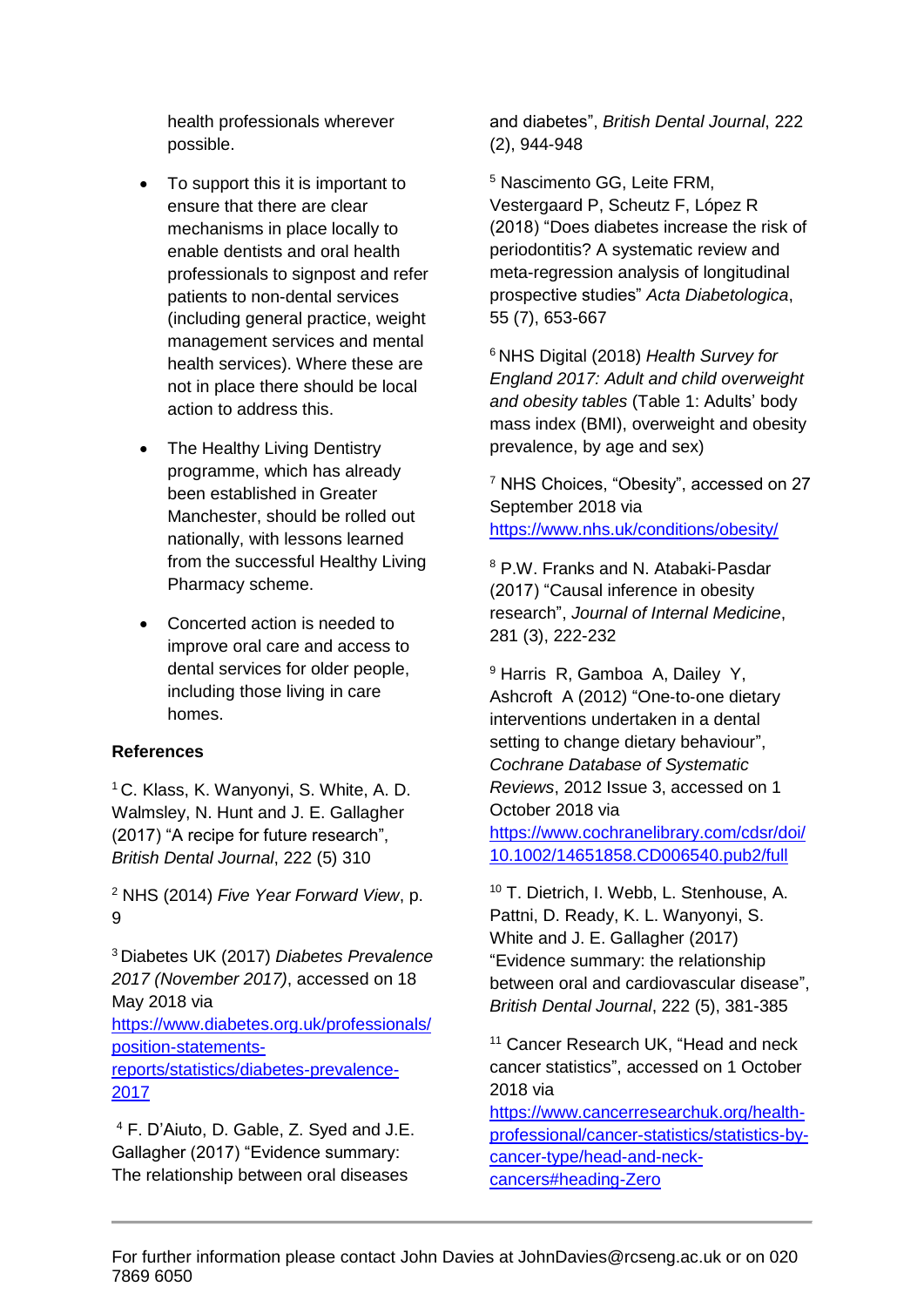<sup>12</sup> Walsh T, Liu JLY, Brocklehurst P, Glenny AM, Lingen M, Kerr AR, Ogden G, Warnakulasuriya S, Scully C (2013) "Clinical assessment to screen for the detection of oral cavity cancer and potentially malignant disorders in apparently healthy adults", *Cochrane Database of Systematic Reviews*, 2013 Issue 11, accessed on 1 October 2018 via [https://www.cochranelibrary.com/cdsr/doi/](https://www.cochranelibrary.com/cdsr/doi/10.1002/14651858.CD010173.pub2/full) [10.1002/14651858.CD010173.pub2/full](https://www.cochranelibrary.com/cdsr/doi/10.1002/14651858.CD010173.pub2/full)

<sup>13</sup> D Hashim et al (2016) "The role of oral hygiene in head and neck cancer: results from International Head and Neck Cancer Epidemiology (INHANCE) consortium", *Annals of Oncology*, 27(8), 1619-1625

<sup>14</sup> Cancer Research UK, "HPV and cancer", accessed on 1 October 2018 via [https://www.cancerresearchuk.org/about](https://www.cancerresearchuk.org/about-cancer/causes-of-cancer/infections-eg-hpv-and-cancer/hpv-and-cancer)[cancer/causes-of-cancer/infections-eg](https://www.cancerresearchuk.org/about-cancer/causes-of-cancer/infections-eg-hpv-and-cancer/hpv-and-cancer)[hpv-and-cancer/hpv-and-cancer](https://www.cancerresearchuk.org/about-cancer/causes-of-cancer/infections-eg-hpv-and-cancer/hpv-and-cancer)

<sup>15</sup> Coralia Vázquez-Otero et al (2018) "Assessing dentists' human papillomavirus–related health literacy for oropharyngeal cancer prevention", *Journal of the American Dental Association*, 149 (1), 9-17

<sup>16</sup> G.J. Van Der Putten et al (2013) "The importance of oral health in (frail) elderly people – A review", *European Geriatric Medicine*, 4 (5), 339-344

<sup>17</sup> Faculty of Dental Surgery at the Royal College of Surgeons of England (2017) *Improving Older People's Oral Health*

<sup>18</sup> D. Manger, M. Walshaw, R. Fitzgerald, J. Doughty, K. L. Wanyonyi, S. White and J. E. Gallagher (2017) "Evidence summary: the relationship between oral health and pulmonary disease", *British Dental Journal*, 222 (7), 527-533

<sup>19</sup> Hua F, Xie H, Worthington HV, Furness S, Zhang Q, Li C (2016) "Oral hygiene care for critically ill patients to

prevent ventilator‐associated pneumonia", *Cochrane Database of Systematic Reviews*, 2016 Issue 10, accessed on 1 October 2018 via [https://www.cochranelibrary.com/cdsr/doi/](https://www.cochranelibrary.com/cdsr/doi/10.1002/14651858.CD008367.pub3/full)

[10.1002/14651858.CD008367.pub3/full](https://www.cochranelibrary.com/cdsr/doi/10.1002/14651858.CD008367.pub3/full)

<sup>20</sup> B. Daly, A. Thompsell, J. Sharpling, Y. M. Rooney, L. Hillman, K. L. Wanyonyi, S. White and J. E. Gallagher (2017) "Evidence summary: the relationship between oral health and dementia", *British Dental Journal*, 223 (11) 846-853

<sup>21</sup> Lobbezoo F, Weijenberg RA, Scherder EJ (2011) "Topical review: orofacial pain in dementia patients. A diagnostic challenge", *Journal of Orofacial Pain*, 25 (1) 6-14

<sup>22</sup> Caswell A. Evans and Dushanka V. Kleinman (2000) "The Surgeon General's Report on America's Oral Health: Opportunities for the Dental Profession", *Journal of the American Dental Association*, 2000, 131 (12), 1721-28

<sup>23</sup> I.B. Lamster and N. Myers-Wright (2017) "Oral Health Care in the Future: Expansion of the Scope of Dental Practice to Improve Health", *Journal of Dental Education*, 81 (9), eS83-eS90

<sup>24</sup> M. Cullinan (2012) "The role of the dentist in the management of systematic conditions", *Annals of the Royal Australasian College of Dental Surgeons*, 21, 85-87

25 Iheozor‐Ejiofor Z, Middleton P, Esposito M, Glenny AM (2017) "Treating periodontal disease for preventing adverse birth outcomes in pregnant women", *Cochrane Database of Systematic Reviews*, 2017 Issue 6, accessed on 1 October 2018 via [https://www.cochranelibrary.com/cdsr/doi/](https://www.cochranelibrary.com/cdsr/doi/10.1002/14651858.CD005297.pub3/full)

[10.1002/14651858.CD005297.pub3/full](https://www.cochranelibrary.com/cdsr/doi/10.1002/14651858.CD005297.pub3/full)